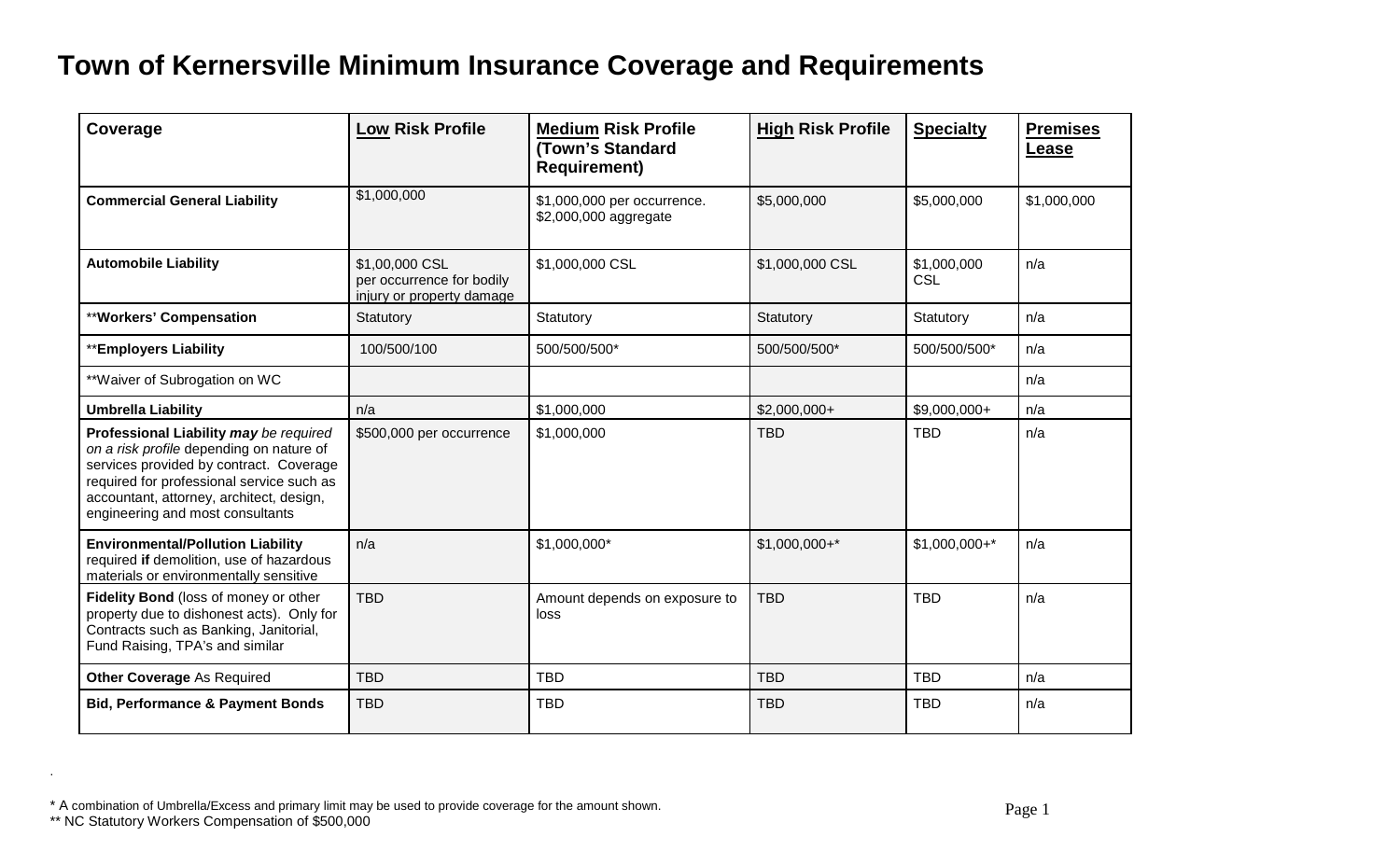|                                                                                                            | <b>Low Risk Exposure</b>                                                                                                                                                                                                                                                                                          | <b>Standard Risk</b>                                                                                                                                                                                                                                                                                                                                                                                                                                                                                                                                                                                                                                               | <b>High Risk Exposure</b>                                                                                                                                                                                                                                                                                         | <b>Specialty</b>                                                                                                                                 |
|------------------------------------------------------------------------------------------------------------|-------------------------------------------------------------------------------------------------------------------------------------------------------------------------------------------------------------------------------------------------------------------------------------------------------------------|--------------------------------------------------------------------------------------------------------------------------------------------------------------------------------------------------------------------------------------------------------------------------------------------------------------------------------------------------------------------------------------------------------------------------------------------------------------------------------------------------------------------------------------------------------------------------------------------------------------------------------------------------------------------|-------------------------------------------------------------------------------------------------------------------------------------------------------------------------------------------------------------------------------------------------------------------------------------------------------------------|--------------------------------------------------------------------------------------------------------------------------------------------------|
| <b>Common Service for Risk Profile includes</b><br>but is not necessarily limited to service<br>shown.     | Desk Top Publishing<br><b>Mail Sorting</b><br>Word Processing<br>Copying<br>Landscaping (minor, no trees, no<br>electrical or excavation)<br>Microfilm services<br>Small low risk repair or service<br>jobs (usually those jobs <30 days<br>duration and $< $500)$<br><b>Tennis Instructor</b><br>Yoga Instructor | Appliance Repair<br>Asbestos Removal (small proj)<br>Carpentry<br><b>Carpet Cleaners</b><br>Concrete Work<br><b>Drywall Contractor</b><br>Excavation (minor)<br>Fence Installation<br>Fire Extinguisher Testing<br>Fork Lift Repair<br><b>Electrical Repair</b><br>Elevator Maintenance<br><b>HVAC</b><br>Janitorial<br>Landscaping (minor excav)<br>Painting<br><b>Paving Contractors</b><br>Parks & Rec renovation<br>Pest Control<br>Plumbing<br>Pool Cleaning<br>Purchase of Goods or Service<br>Refrigeration<br>Roofing (1 story small project)<br><b>Tree Maintenance</b><br><b>Trade Contractors</b><br>Welding (small project)<br><b>Wrecker Services</b> | Charters<br>Excavation (large)<br><b>Fireworks Displays</b><br>Hi Tech equipment instal.<br>Landscaping (major<br>excavation, large equipment)<br>Large Construction<br>Painting above 1 story<br>Road Contractor<br>Roofing (large project)<br>Power Lines<br><b>Sewer Contractor</b><br>Welding (large project) | Asbestos Removal<br><b>Crane Service</b><br><b>Demolition</b><br><b>Environmental Hazard</b><br><b>Heavy Construction</b><br>Sensitive Equipment |
| <b>Personal &amp; Professional Service includes</b><br>but is not necessarily limited to service<br>shown. | Appraiser<br>Disc Jockey<br>Discussion Leader<br>Proofreader<br>Landscape Design (small project)<br><b>Title Search Firm</b>                                                                                                                                                                                      | Accountant<br><b>Advertising Agencies</b><br><b>Other Appraisers</b><br>Architect (small project)<br>Attorney<br>Consultants (most projects)<br>Designer (most projects)<br>EAP<br><b>Insurance Brokers</b><br>Instructor (physical activity)<br>Landscape Design (other)<br>Lobbyists<br>Programmers<br>Researcher<br><b>Temporary Services</b>                                                                                                                                                                                                                                                                                                                   | Architect (large project)<br>Consultants (large project)<br><b>Medical Services</b>                                                                                                                                                                                                                               | Project or contract<br>determined to require<br>higher limits                                                                                    |